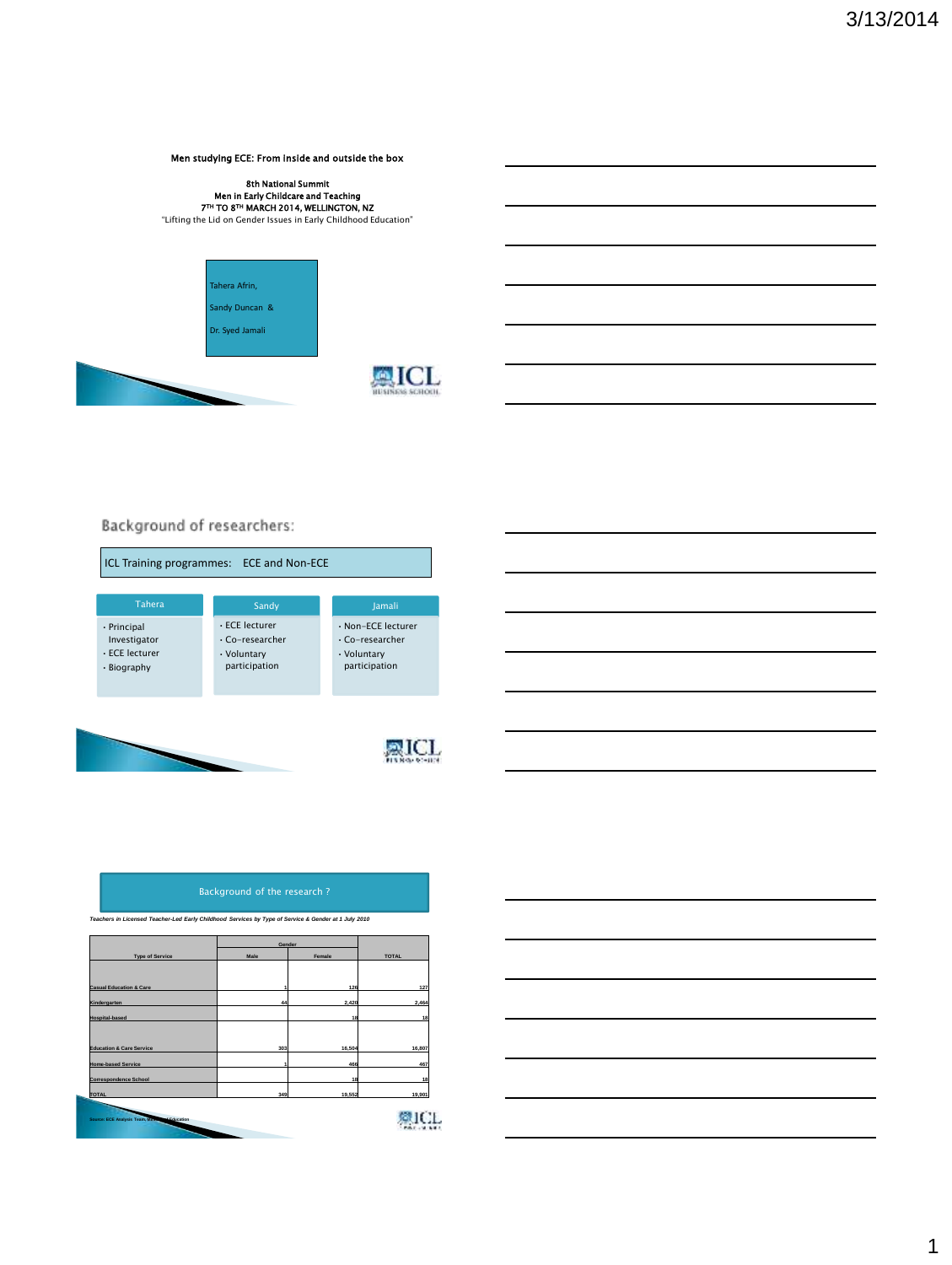

### Why did we choose it as a research topic?



# Earlier research and presentation

#### "Males as minority in Early Childhood Education (ECE)"

Oceanic Conference on International Studies, July 18-20, 2012, University of Sydney



An electrician and a plumber has been waiting at the door. One of them is the father of another's son. How is this possible?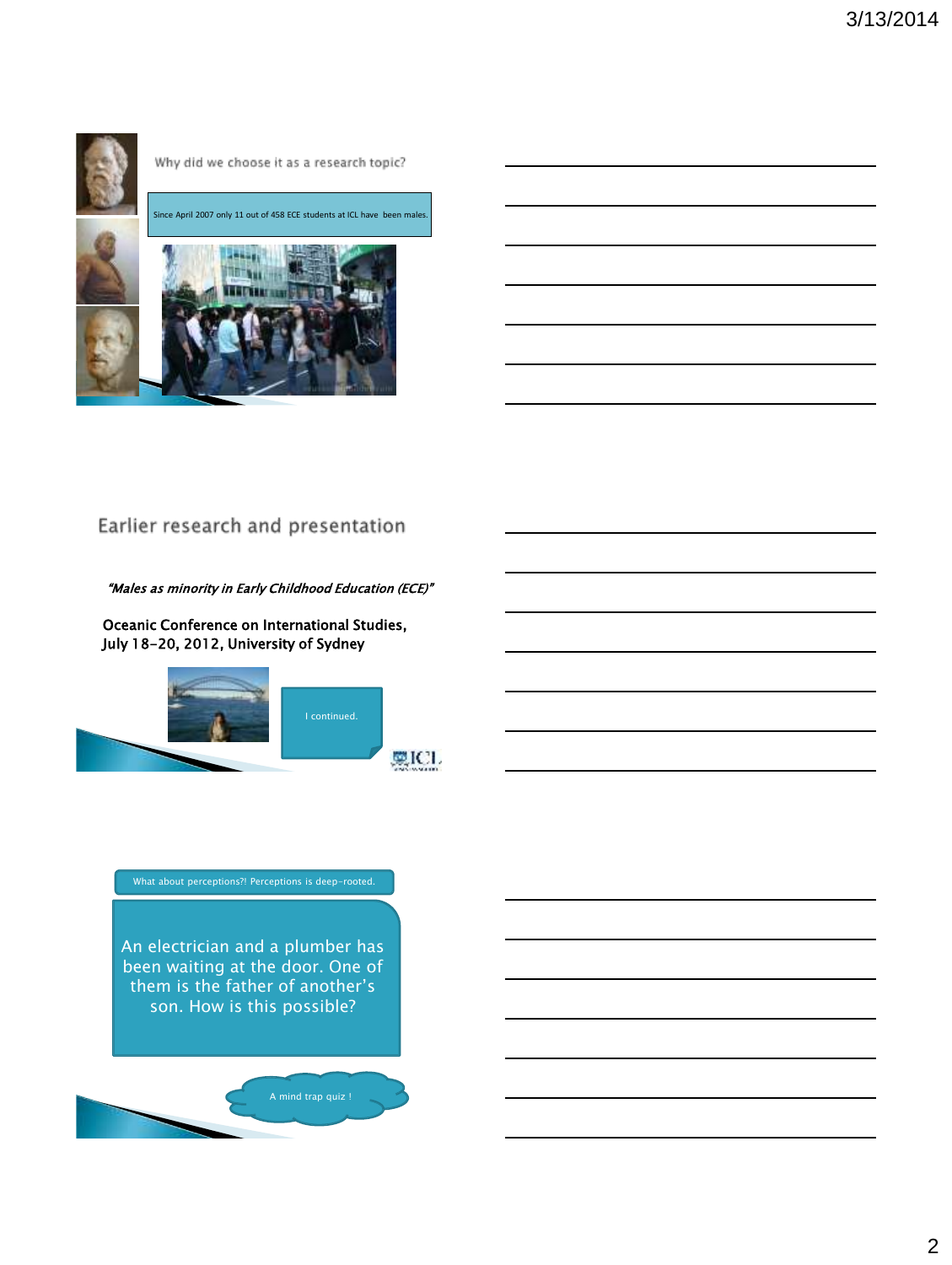### Current research: Objective

To analyse public perception and to compare ECE and non-ECE groups





ECE Female students (ECEFS)

ECE Parents –males (ECEMP)

ECE parents-females(ECEFP)



AICL

Other professional-Females (OFP)

#### Research Methodology

•Ethics approval: ICL Ethics Committee •Nature of the research: Mixed method •Sampling method: Purposive (by convenience) •Sample size : 3x12= 36 •Sample trends: Mixed age, mixed ethnic groups, mixed gender, all at or completed tertiary level of studies •Research tool: 6 item open-ended questionnaire and informal interviews •Data analysis: Open coding, theme coding, tally, frequency, and percentage •Findings validation: Internal seminar, MeNZ summit

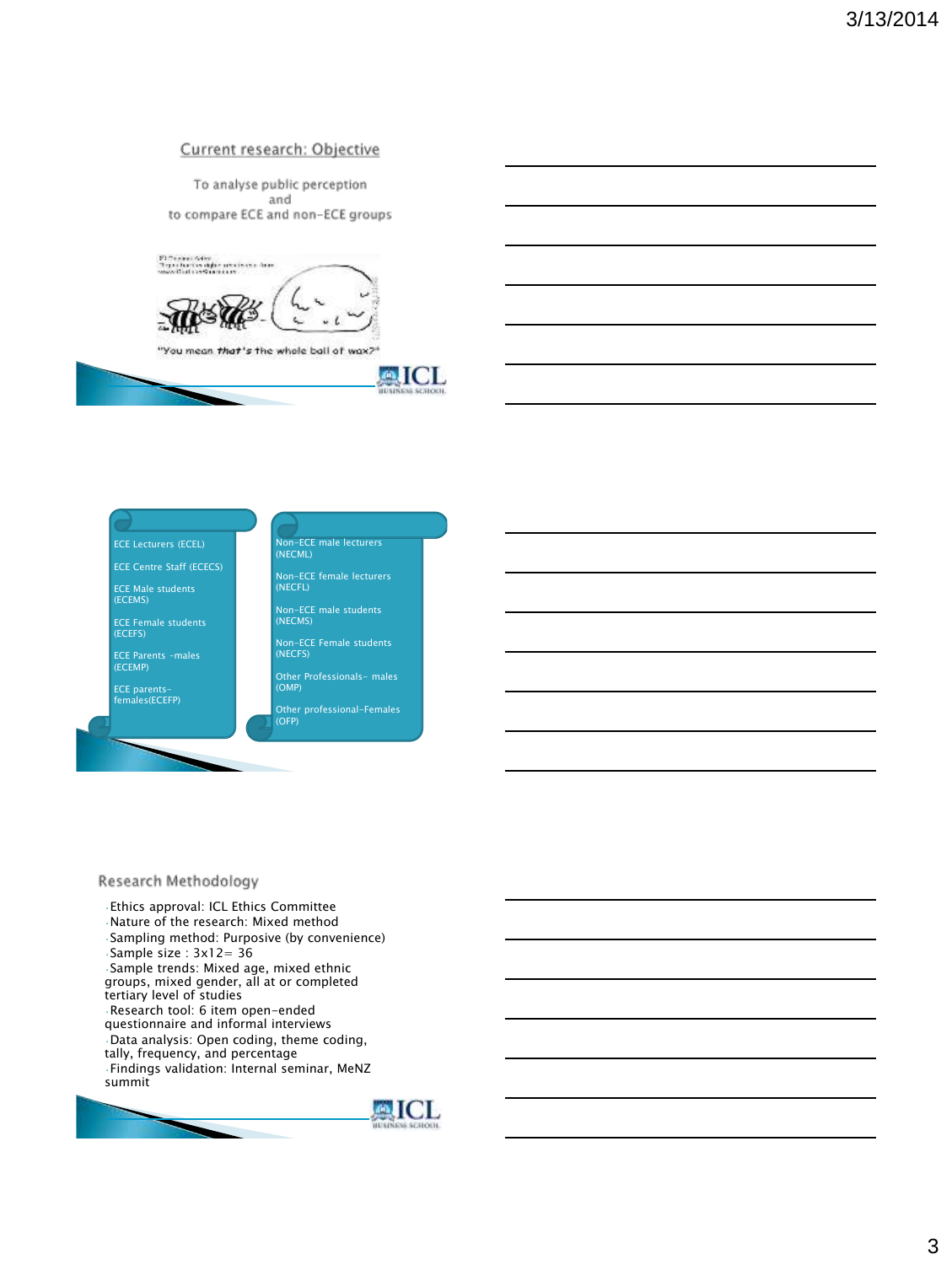### Questionnaire items

- Reasons for low male participation
- Ways to increase
- ▶ Perception of male ECE students
- Barriers in the classroom
- Barriers in the workplace
- Difference between male and female Early Childhood (EC) educators



# Findings: Common issues raised (perceived, not experienced)



# Findings:ECE group specific

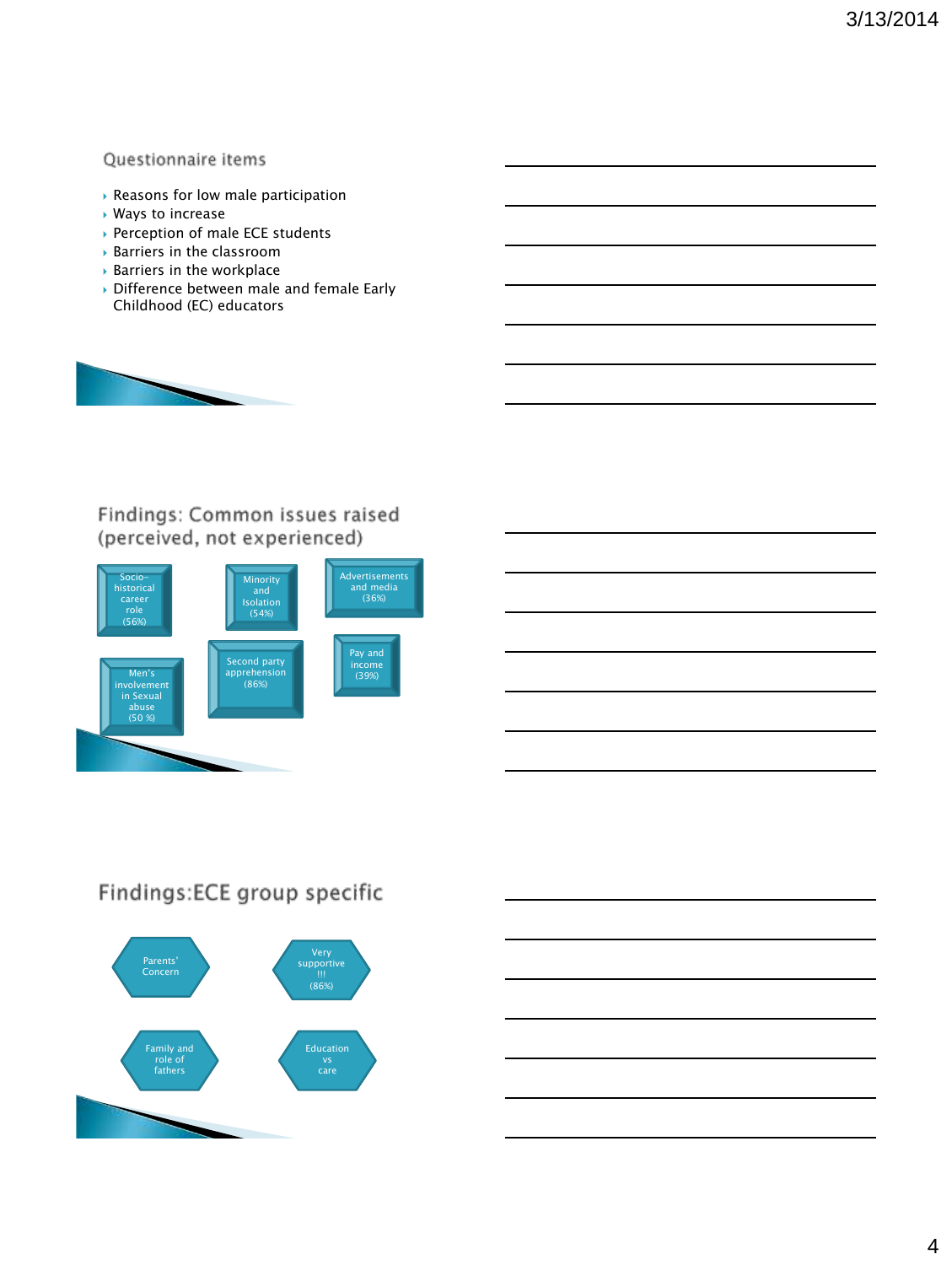



# Other differences



•Good because they are courageous. •Male and female teachers are the same; however males and females are different. •Men and sexual abuse in general, fathers, relatives, and family friends

# Policy and research implications:

- ▶ Start from secondary. Offer, do not impose.
- Eliminate possible discrimination. Ask for equity and diversity, not men in ECE.
- ▶ Look at what males can get from ECE, not only what the sector can get from males.
- Look at other profession too!



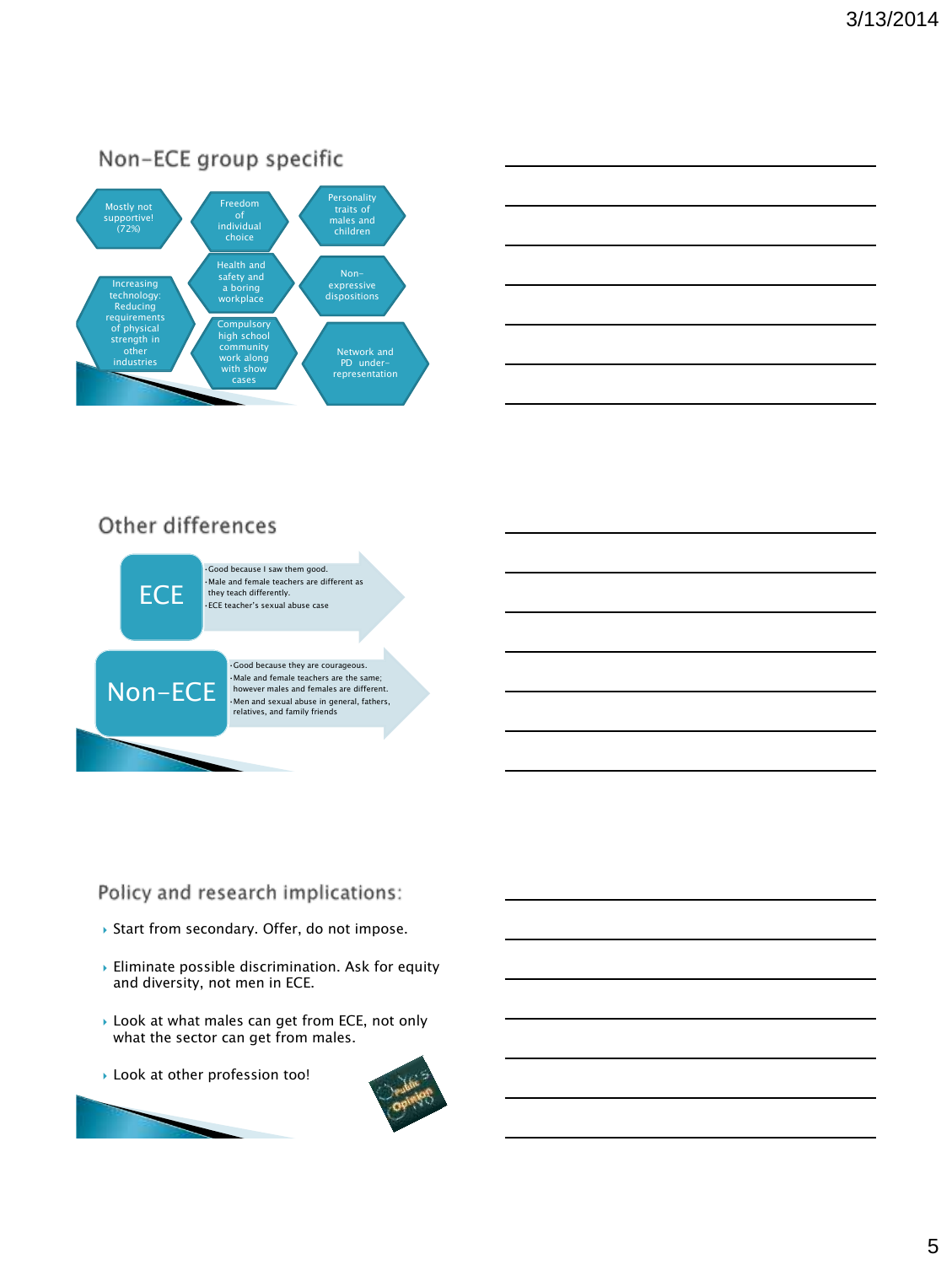| Young children do not get   | The role of men in the       |
|-----------------------------|------------------------------|
| much male contact in total  | family has changed over      |
| as they spend a lot of time | time, but ECE policy has     |
| in female dominated ECE     | failed to incorporate this   |
| environment.                | change.                      |
| The ECE service encourages  | If women are more            |
| children to practice non-   | concentrated in any          |
| sexist play, but they see a | particular job, their        |
| contradictory picture       | opportunity to contribute to |
| around them in reality.     | other sectors of the         |
| For men?                    | economy is reduced.          |
| For children                | For society                  |

| <u> 1989 - Johann Stoff, amerikansk politiker (d. 1989)</u>                                                           |  |  |
|-----------------------------------------------------------------------------------------------------------------------|--|--|
| <u> 1989 - Johann Stoff, deutscher Stoffen und der Stoffen und der Stoffen und der Stoffen und der Stoffen und de</u> |  |  |
|                                                                                                                       |  |  |
| <u> 1989 - Johann Stoff, deutscher Stoffen und der Stoffen und der Stoffen und der Stoffen und der Stoffen und de</u> |  |  |
| <u> 1989 - Johann Stoff, deutscher Stoff, der Stoff, der Stoff, der Stoff, der Stoff, der Stoff, der Stoff, der S</u> |  |  |
|                                                                                                                       |  |  |

# Some highlights

"I felt it wasn't allowed. I wanted to teach the children about the rules of football but the female teachers did not know about it at all." ECMS 3

"Female staff may put them down by thinking they have more knowledge."ECECS 2, Sarah



"Male teachers have been discriminated by the wider society based on a wrong perception. I'd love to see more male participation in ECE, but it will take a very long time to find a way to break through the perception of parents." ECECS 3

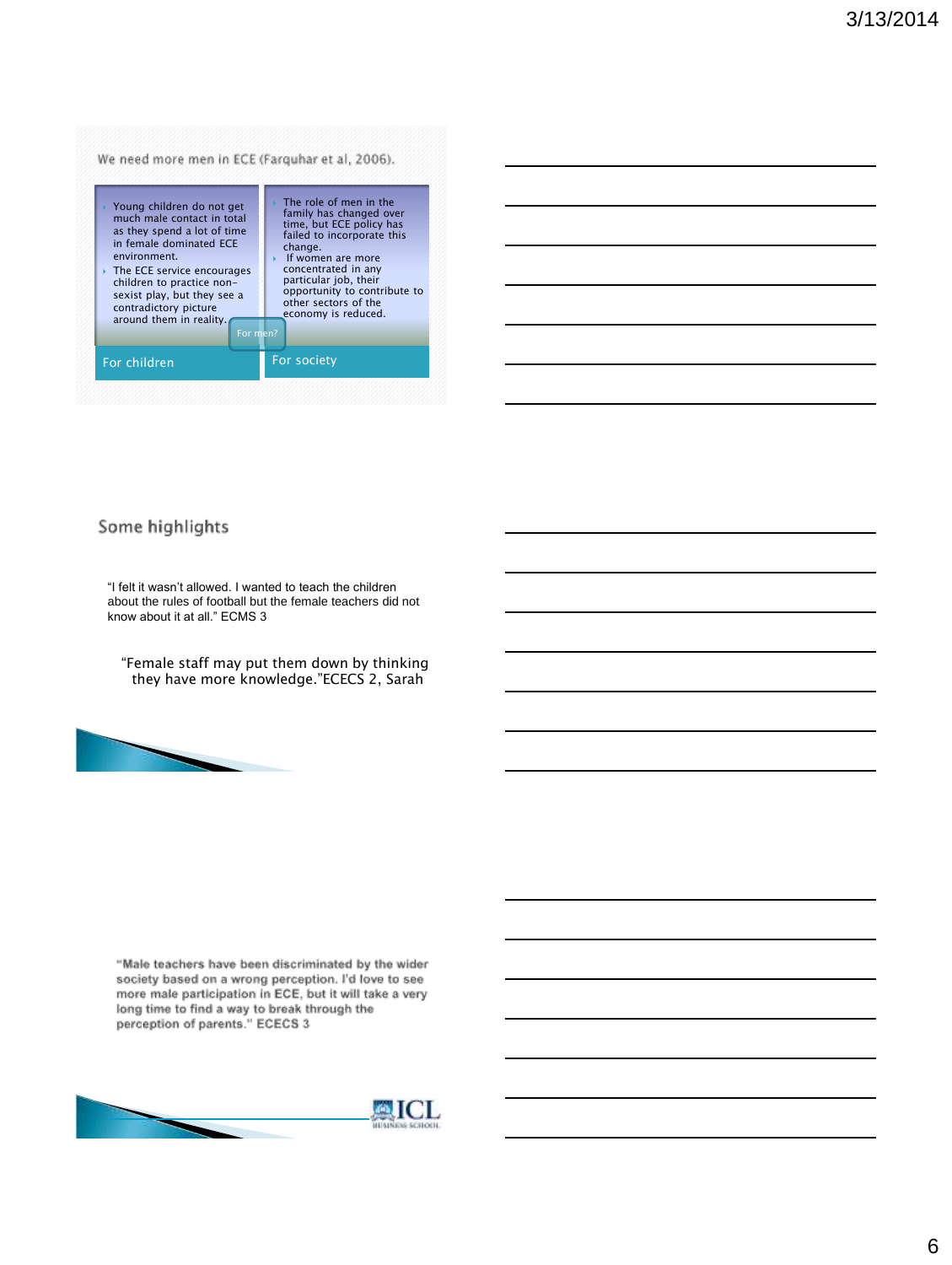"Introduce ECE in secondary schools in a way that male students would feel positive about it" ECEL 3,



"Traditionally females play more roles in childcare than males. Changes took place, yet more to take place". Non-ECEL3

"Men are afraid because of what has been going around for years (paedophile); they don't want others thinking that way towards them."EFS 2



"They (male educators) are rougher and like to engage in sport and rough games." EFS 3

" Male students may struggle to speak in public, shy<br>to talk. They are more likely not socialising in the classroom but being alone. They (males as<br>educators) also may find it difficult as children<br>always talk." NECSM 3

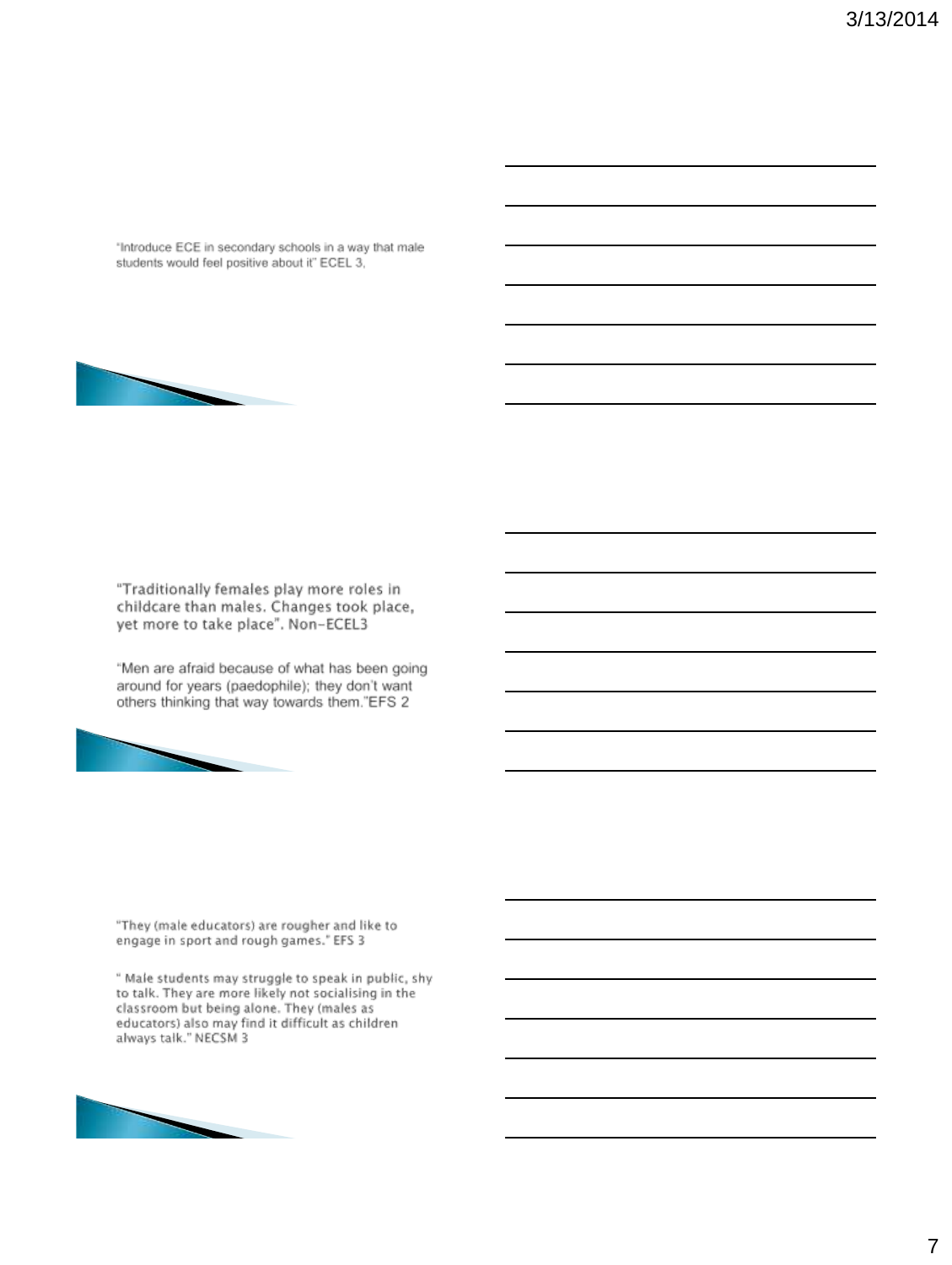"As a mother of two young girls, I would want to get to know the male teacher, e.g. background, previous employment etc before I left my children in their care." PF2



"Initiatives for changes need to be taken at all levels through the Goverment, the media, training organisations, employers, parents and educators." Non-ECE L 1



"Advertise with males who look 'blokey" ... is important to increase male participation in ECE. Non-ECE L 2

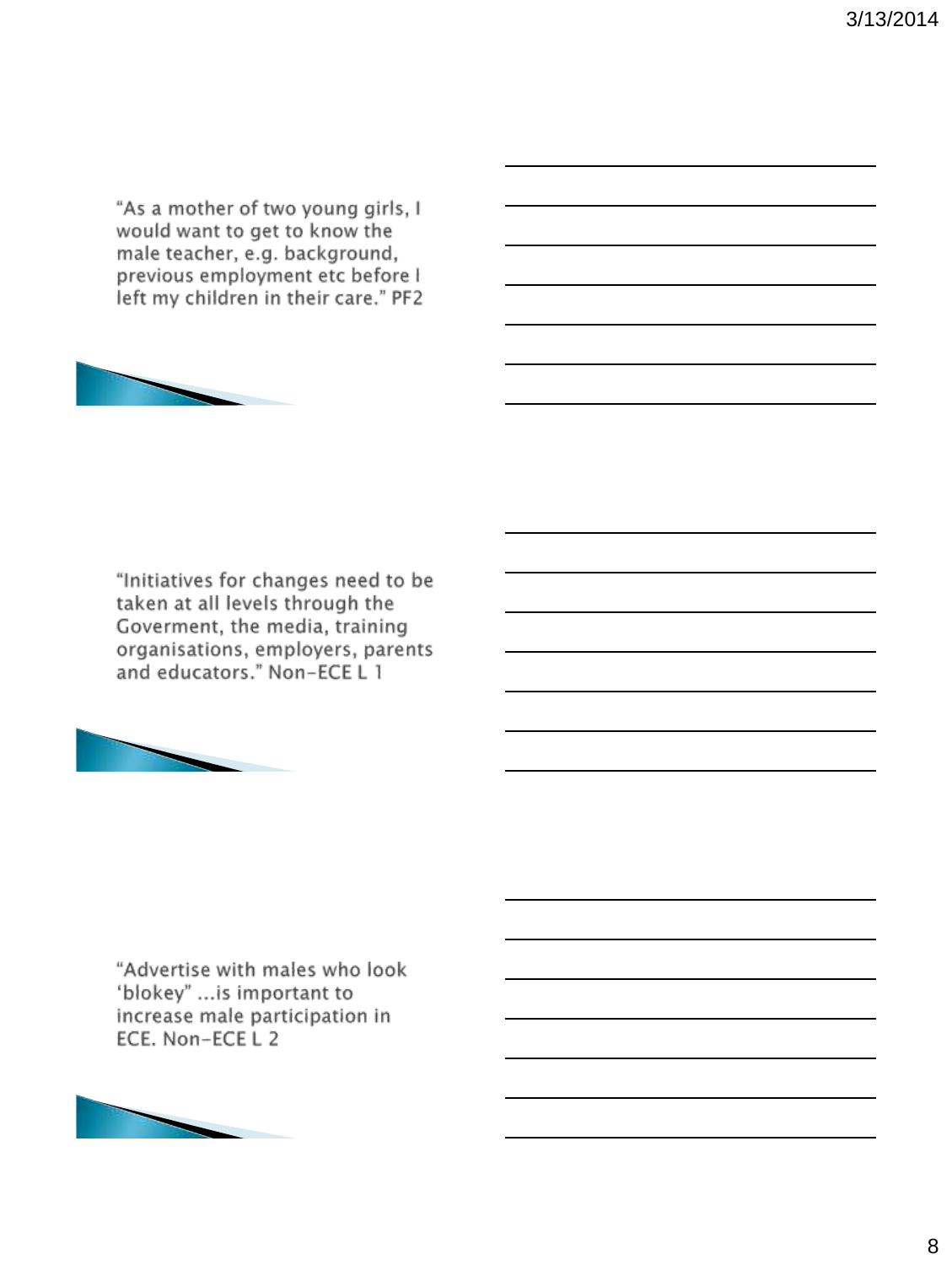"The job is not suitable for males. Why will they do it? I have no objection as such, but I feel they should do something else." PM 3



"The males are already tired with own children, let alone caring for others' children in ECE." NonECEL3

" Do females really want male ECE educators?' Non-ECEL3



"If they are young and could earn more in the other industries, I would feel it's quite weird. But if they like the job, then I guess it's OK." OPM<sub>2</sub>

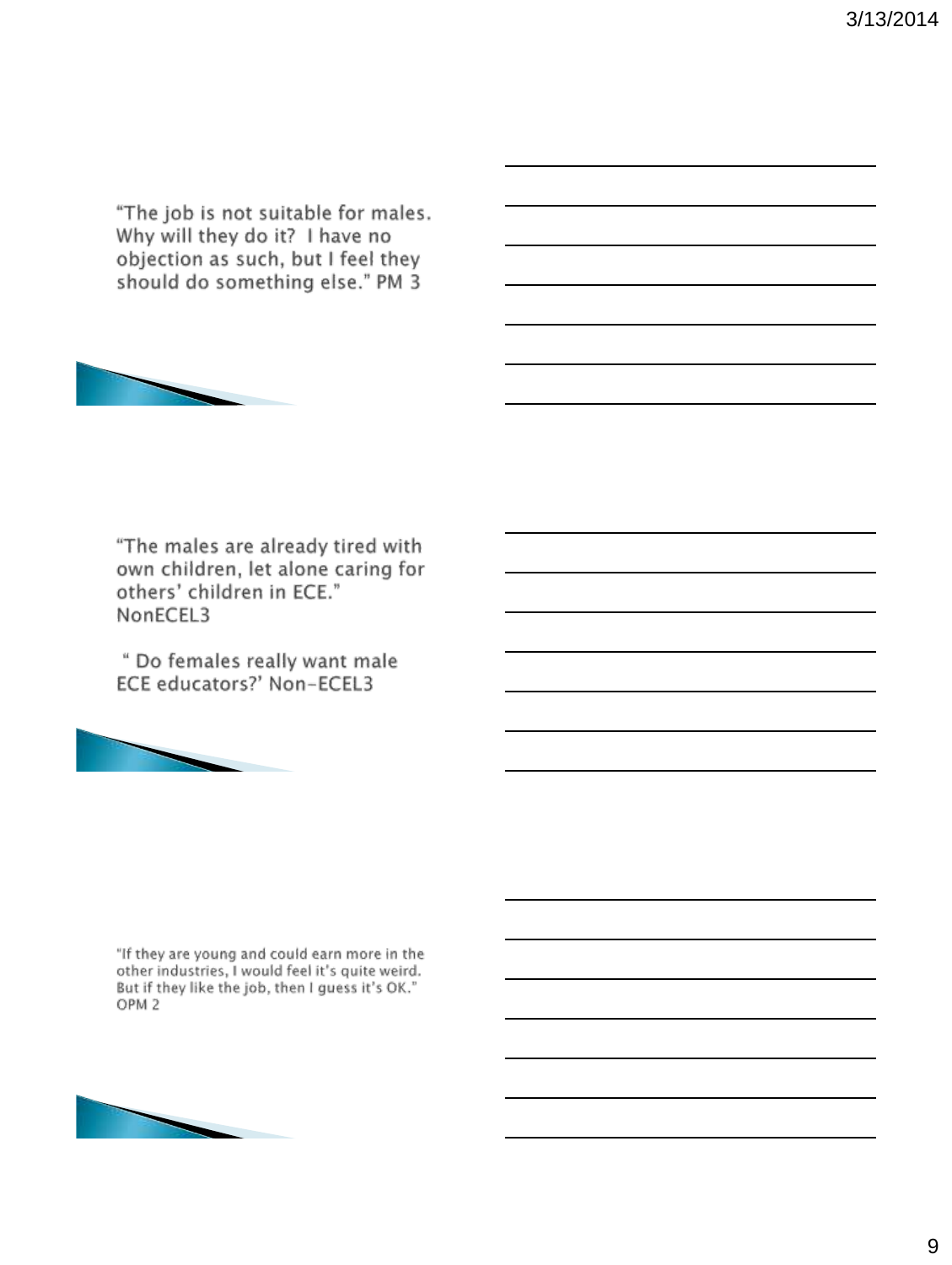### References

- Boeree,C. G. (2009). The ancient Greeks, part two:<br>Socrates, Plato, and Aristotle. Retrieved as on 18 June<br>2012 from<br>http://webspace.ship.edu/cgboer/athenians.html<br>bip.education Counts luly 2010 as on 8 October 2011
- Hup.//webspace.snip.edu/cgboer/athenians.html<br>Education Counts July 2010 as on 8 October 2011<br>[from http://www.educationcounts.govt.nz/statistics/ece/5](http://www.educationcounts.govt.nz/statistics/ece/55104)
- Farquhar, S-E. (1997). A few good men or a few too<br>many? A study of male teachers. Palmerston North:<br>Massey University.
- Farquhar, S., Cablk, L., Buckingham, A., Butler, D. & Ballantyne, R. (2006). Men at Work: Sexism in early<br>Ballantyne, R. (2006). Men at work: Sexism in early<br>childforum Research Network.
- Chiliano Statistics on public expenditure. Retrieved as<br>OECD Statistics on public expenditure. Retrieved as<br>on 14 July 2012 from<br>http://www.oecd.org/dataoecd/45/27/37864512.pdf



 OECD statistics on enrolment. Retrieved as on 15 July 2012 from (http://www.oecd.org/document/39/0,3746,en\_2649\_20118 5\_46462759\_1\_1\_1\_1,00.html)



## Correspondence Please take a **Tahera Afrin** card and **Lecturer ICL Business School** you are interested in **Level 1, 2-8 Chancery Street, Auckland Phone: (+64) 9-368 4343 E-mail: [tahera@icl.ac.nz](http://www.nzqa.govt.nz/framework/explore/index.do)** collaborative research.**AICL**